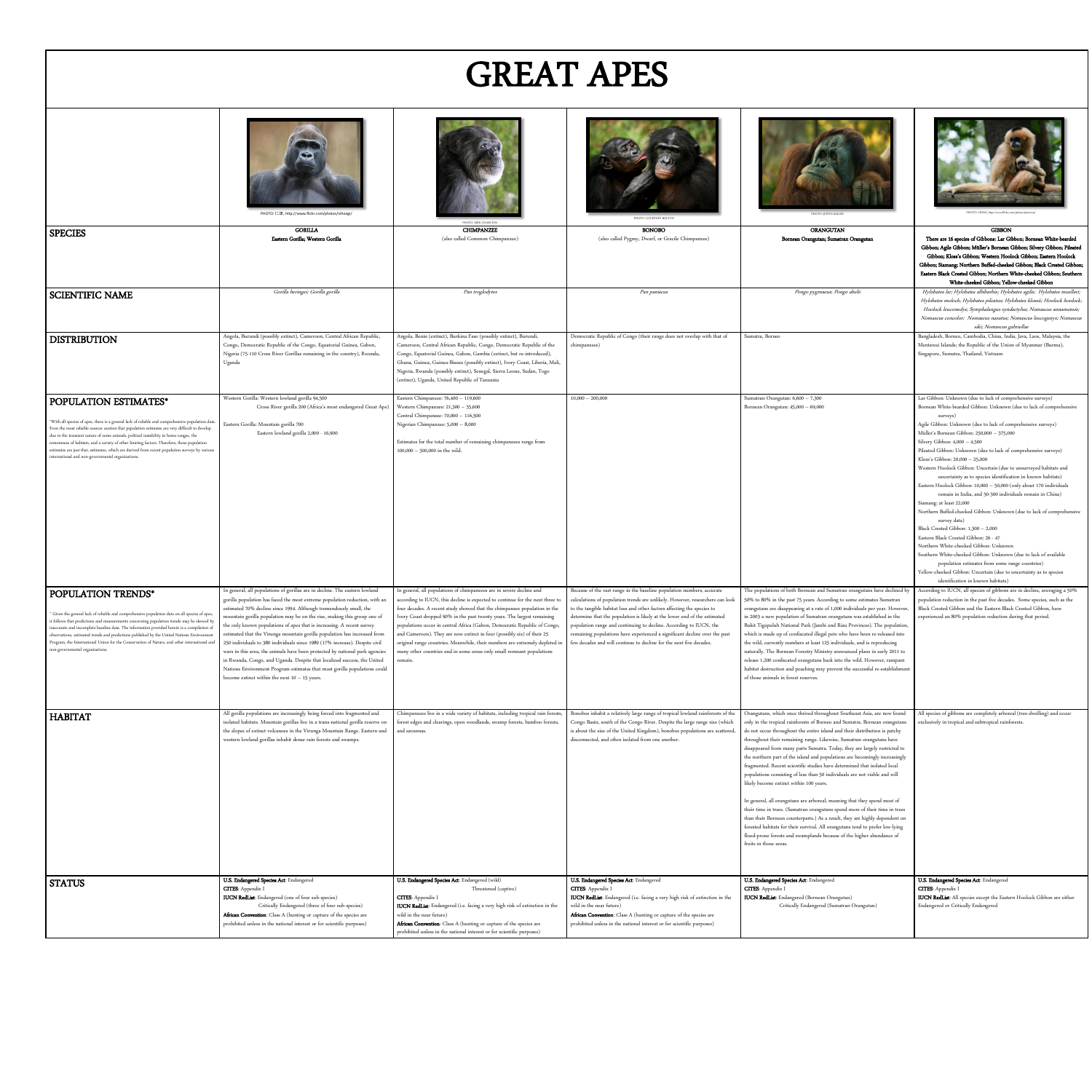|                          | Habitat Loss: Many forests that gorillas occupy are being converted to                                                                                    | Habitat Loss: Deforestation is a major threat to the survival of chimpanzees.                                                                             | Habitat Loss: Bonobos only occupy one area on earth, and their finite                                                                                                                                                         | Habitat Loss: Because orangutans spend up to 90% of their time in trees                                                                                       | Habitat Loss: Because of their disparate ranges and distribution, the                                                                                          |
|--------------------------|-----------------------------------------------------------------------------------------------------------------------------------------------------------|-----------------------------------------------------------------------------------------------------------------------------------------------------------|-------------------------------------------------------------------------------------------------------------------------------------------------------------------------------------------------------------------------------|---------------------------------------------------------------------------------------------------------------------------------------------------------------|----------------------------------------------------------------------------------------------------------------------------------------------------------------|
| THREATS TO SURVIVAL      | farmland and livestock grazing ranges. In addition, many areas have been                                                                                  | As their previously undisturbed habitats are converted into slash-and-burn                                                                                | habitat is rapidly being destroyed by conversion into cropland and                                                                                                                                                            | (and subsist primarily on fruit), their long-term survival is inexorably linked                                                                               | different species of gibbons may face slightly different threats to survival.                                                                                  |
|                          | transformed by commercial logging petroleum exploration, and mineral                                                                                      | farmland, or opened to logging or mining operations, chimpanzees are                                                                                      | commercial logging and mining in the region. This habitat loss forces small                                                                                                                                                   | to the fate of the rainforests themselves. The rainforests of Borneo and                                                                                      | However, because all species are arboreal (meaning that they live in trees)                                                                                    |
|                          | extraction. Even areas that have been relatively unspoiled by human presence                                                                              | increasingly forced to retreat into small, disconnected patches of land. Recent                                                                           | populations of bonobos to occupy isolated areas and limits genetic diversity                                                                                                                                                  | Sumatra are disappearing at a profound rate and most orangutans                                                                                               | the ongoing deforestation throughout their range countries represents one of                                                                                   |
|                          | are susceptible to destruction by natural (or man-made) disasters. In 2009,                                                                               | reports estimate that approximately 80% of West and Central African forests                                                                               | among those animals.                                                                                                                                                                                                          | (particularly Bornean) live outside of protected areas. Extensive tracts of                                                                                   | the largest threats to their overall survival. With deforestation, gibbons are                                                                                 |
|                          | series of wildfires nearly destroyed a key mountain gorilla habitat along the                                                                             | have been lost already.                                                                                                                                   |                                                                                                                                                                                                                               | those forests have been harvested by legal and illegal commercial logging                                                                                     | forced into fragmented sections of the forest remnants. As a result, the                                                                                       |
|                          | Rwanda-Uganda border.                                                                                                                                     |                                                                                                                                                           | Bushmeat Trade: The commercial logging and mining operations roads                                                                                                                                                            | operations (which have increased dramatically since the 2004 tsunami) and                                                                                     | genetic diversity of the animals suffer, and many small isolated populations                                                                                   |
|                          |                                                                                                                                                           | Bushmeat Trade: Commercial logging and mining operations have created                                                                                     | throughout the Congo Basin have opened access for poachers into previously                                                                                                                                                    | the stripped forests are converted to crop land and oil palm plantations. As                                                                                  | risk imminent extinction.                                                                                                                                      |
|                          | Bushmeat Trade: In addition to the consumption of gorillas by the local                                                                                   | access routes into previously remote and impassable forests, making those                                                                                 | undisturbed areas. In some areas, there is a cultural taboo against eating                                                                                                                                                    | new roads are developed through the remaining orangutan habitats, the                                                                                         |                                                                                                                                                                |
|                          | communities that share or surround gorilla habitats, the hunting and sale of                                                                              | areas accessible to chimpanzee poachers. Also, transient logging and mineral                                                                              | bonobos; however, commercial hunting of the animals is on the rise and has                                                                                                                                                    | animals are increasingly forced to occupy isolated pockets of land. This                                                                                      | Poaching: Like all other apes, gibbons are threatened by illegal poaching. In                                                                                  |
|                          | gorilla meat has been driven upward by a demand from the transient logging,                                                                               | company workers have increased the local demand for chimpanzee meat, as                                                                                   | been sanctioned by the military and government officials, even within                                                                                                                                                         | threatens the animals by reducing the genetic diversity of offspring and                                                                                      | fact, gibbons are perhaps more susceptible to illegal poaching than other apes                                                                                 |
|                          | petroleum and mineral company employees. Also, urban black-markets                                                                                        | they generally subsist on food that they can hunt or buy locally. Logging and                                                                             | protected areas like Salonga National Park, an important bonobo reserve.                                                                                                                                                      | cutting off access to vital foraging grounds. In addition to the deliberate                                                                                   | because of their distinctive songs, which alert poachers to their presence and                                                                                 |
|                          | throughout the world continue to offer gorilla meat while new logging roads                                                                               | mining roads have also increased access to urban markets, facilitating the                                                                                |                                                                                                                                                                                                                               | destruction of orangutan habitats, droughts and fires have ravaged several                                                                                    | locations. Many species of gibbons are captured and sold as pets or for                                                                                        |
|                          | in formerly dense forests have opened those areas to increased hunting                                                                                    | movement and sale of illegal bushmeat.                                                                                                                    | Human Conflict: Ongoing civil unrest in the Democratic Republic of the                                                                                                                                                        | key areas in recent decades. Tens of thousands of orangutans have been lost                                                                                   | entertainment purposes. It is relatively common for gibbons to be kept as                                                                                      |
|                          | opportunities.                                                                                                                                            |                                                                                                                                                           | Congo has had a negative impact on bonobos. Currently, the territories of                                                                                                                                                     | as a result of those fires.                                                                                                                                   | pets or tourist attractions in their home range countries. In many countries,                                                                                  |
|                          |                                                                                                                                                           | Human Conflict: War and civil unrest has a negative impact on chimpanzee                                                                                  | the opposing factions meet right in the middle of the bonobos' range. Not                                                                                                                                                     |                                                                                                                                                               | like China, gibbons are also hunted for their meat or used for medicinal                                                                                       |
|                          | Human Conflict: War and civil unrest has a negative impact on gorilla                                                                                     | populations, not only because those animals can literally be caught in the                                                                                | only do the animals risk getting caught in the cross-fire between humans, but                                                                                                                                                 | Poaching: Although it is illegal under a 1931 Sumatran law to own, kill,                                                                                      | purposes                                                                                                                                                       |
|                          | populations, not only because those animals can literally be caught in the                                                                                | cross-fire, but also because residents of nearby communities may be forced to                                                                             | many soldiers actually hunt the animals as well. Also, the human presence                                                                                                                                                     | capture, or trade in live orangutans, they are still hunted for meat and taken                                                                                |                                                                                                                                                                |
|                          | cross-fire, but also because residents of nearby communities may be forced to                                                                             | abandon their villages and move into chimpanzee habitats. Not only do the                                                                                 | and conflict inevitably affects their behavior patterns and forces them out of                                                                                                                                                | alive for the commercial pet trade. Because mothers and infants share such                                                                                    | Human Conflict: Many species of gibbons live in areas that have                                                                                                |
|                          | abandon their villages and move into the forests. Not only do the refugees                                                                                | refugees threaten chimpanzee survival by disturbing their behavioral                                                                                      | their home ranges.                                                                                                                                                                                                            | strong physical bond, it is nearly always necessary to kill a mother in order                                                                                 | experienced civil unrest and wars. For example, Indonesia, a country with                                                                                      |
|                          | threaten gorilla survival by disturbing their behavioral patterns, but they<br>often bring diseases, many of which are transmissible to gorillas, and may | patterns, and exposing the animals to diseases, but without employment or<br>access to farmland they may also resort to hunting the animals for survival. | Diseases: Bonobos are susceptible to many human diseases. As the human                                                                                                                                                        | to obtain a baby orangutan for the pet trade. Often times, mothers are killed<br>for reasons not related to the pet trade, and the orphaned juveniles present | seven species of gibbons, has recently suffered a period of tremendous civil<br>unrest resulting in a civil war. The deleterious effects of warfare on gibbons |
|                          | resort to hunting the animals for basic sustenance.                                                                                                       |                                                                                                                                                           | population density increases and people steadily encroach on previously                                                                                                                                                       | an easy opportunity for the killers to make a profit in the live animal market.                                                                               | are many. First, the animals are often either caught in the cross-fire or forced                                                                               |
|                          |                                                                                                                                                           | Human/Animal Conflict: One major challenge to peaceable co-existence for                                                                                  | undisturbed bonobo habitats, the spread of those diseases to bonobos is                                                                                                                                                       | Despite national and international laws which ostensibly protect orangutans                                                                                   | to flee areas of armed conflict. Second, the introduction of soldiers into the                                                                                 |
|                          | Human/Animal Conflict: In some regions, gorillas face seasonal shortages of                                                                               | chimpanzees and humans is the intolerance by local farmers of crop-raiding                                                                                | virtually inevitable. Human diseases, including the Ebola virus, respiratory                                                                                                                                                  | a 2009 TRAFFIC report found that there was no indication that the illegal                                                                                     | gibbons' habitats often leads to increased hunting of the animals and disease                                                                                  |
|                          | forgeable food and have raided crops. Competition with farmers is virtually                                                                               | by the apes. Understandably so when food is in short supply; however, with                                                                                | viruses, tuberculosis, hepatitis, chicken pox, influenza, measles, parasites, and                                                                                                                                             | trade in the animals has been abated.                                                                                                                         | transmission from the soldiers to gibbons. Also, many civilians may be forced                                                                                  |
|                          | always a losing proposition for the gorillas, who are generally shot by the                                                                               | the ongoing depletion of chimpanzee habitats, the animals are increasingly                                                                                | possibly polio can be spread by humans to chimpanzees. In addition to those                                                                                                                                                   |                                                                                                                                                               | from their communities into the forests where they may hunt the gibbons for                                                                                    |
|                          | farmers and then eaten or sold. Also, gorillas may be injured or killed by                                                                                | forced into farmlands and orchards in search of food. The animals are known                                                                               | diseases, other diseases like salmonella and malaria threaten the long-term                                                                                                                                                   | Human Conflict: The last decade of the twentieth century marked a period                                                                                      | survival, spread diseases to the animals, or force the gibbons out of their                                                                                    |
|                          | traps that are set for other animals.                                                                                                                     | to pilfer sugar cane, bananas, guavas, papayas, pineapples, oranges,                                                                                      | viability of the remaining bonobo populations in Africa.                                                                                                                                                                      | of tremendous civil unrest in Indonesia. Government officials were dealing                                                                                    | already fragmented ranges.                                                                                                                                     |
|                          |                                                                                                                                                           | grapefruits, coconuts, rice, millet, sweet potatoes, and a variety of other                                                                               |                                                                                                                                                                                                                               | with tremendous political upheaval while illegal deforestation and                                                                                            |                                                                                                                                                                |
|                          | Traditional Magic/Medicinal Products: Although the international trade in                                                                                 | cultivated foods. While some cultures respect the animals and employ non-                                                                                 |                                                                                                                                                                                                                               | uncontrolled development marred many orangutan-occupied forests in that                                                                                       | Diseases: Gibbons are susceptible to many human viruses. As the human                                                                                          |
|                          | gorilla parts has declined since the implementation of Conventional on                                                                                    | lethal methods to deter crop-raiding, others are far less tolerant and kill the                                                                           | Unlike chimpanzees, bonobos are not known to raid crops, so the instance                                                                                                                                                      | country. Furthermore, during that period civil war broke out in the heart of                                                                                  | population density increases in many of their range countries, the animals                                                                                     |
|                          | International Trade in Endangered Species of Fauna and Flora, gorilla                                                                                     | chimpanzees to protect their crops.                                                                                                                       | of human/animal conflicts are low. Also, bonobos are not sold or used as                                                                                                                                                      | Sumatran orangutan habitat. The deleterious effects of warfare on orangutan                                                                                   | are increasingly exposed to novel diseases, and they tend to lack the immune                                                                                   |
|                          | products are still used in some regions for medicinal or traditional magic                                                                                |                                                                                                                                                           | pets, or for entertainment or scientific research at anywhere near the rate                                                                                                                                                   | are many. First, the animals are often either caught in the cross-fire or forced                                                                              | response to effectively combat even seemingly innocuous diseases like the flu                                                                                  |
|                          | ("fetish") purposes. Fetish markets in Africa sell gorilla heads, hands, digits,                                                                          | Traditional Magic/Medicinal Products: Although the international trade in                                                                                 | that chimpanzees are. In fact, according to recent estimates, there are only                                                                                                                                                  | to flee areas of armed conflict. Second, the introduction of soldiers into                                                                                    |                                                                                                                                                                |
|                          | and a variety of other parts, each of which is believed to have some magical                                                                              | chimpanzee parts has declined since the implementation of Conventional on about 150 individual bonobos in captivity throughout the world.                 |                                                                                                                                                                                                                               | orangutan habitats often leads to increased hunting of the animals and                                                                                        |                                                                                                                                                                |
|                          | power                                                                                                                                                     | International Trade in Endangered Species of Fauna and Flora, chimpanzee                                                                                  |                                                                                                                                                                                                                               | disease transmission from the soldiers to orangutans. Also, many civilians                                                                                    |                                                                                                                                                                |
|                          |                                                                                                                                                           | products are still used in some regions for medicinal or traditional magic                                                                                |                                                                                                                                                                                                                               | may be forced from their communities into the forests where they may hunt                                                                                     |                                                                                                                                                                |
|                          | Diseases: Gorillas are susceptible to many human diseases and any time they                                                                               | purposes. In Cameroon, for example, some people believe that a rub made of                                                                                |                                                                                                                                                                                                                               | the orangutans for survival, spread diseases to the animals, or force the                                                                                     |                                                                                                                                                                |
|                          | come into close proximity with residents of surrounding communities,                                                                                      | oil and pulverized chimpanzee bones will cure a backache.                                                                                                 |                                                                                                                                                                                                                               | orangutans out of their ranges.                                                                                                                               |                                                                                                                                                                |
|                          | poachers, soldiers, commercial logging and mining workers, conservationists,                                                                              |                                                                                                                                                           |                                                                                                                                                                                                                               |                                                                                                                                                               |                                                                                                                                                                |
|                          | or tourists, the gorillas may be exposed to novel diseases that could destroy                                                                             | Diseases: Chimpanzees are susceptible to many human diseases. As the                                                                                      |                                                                                                                                                                                                                               | Human/Animal Conflict: The continuing loss of habitat has reduced the                                                                                         |                                                                                                                                                                |
|                          | entire populations. Recent Ebola epidemics in the Democratic Republic of                                                                                  | human population density increases and people steadily encroach on                                                                                        |                                                                                                                                                                                                                               | availability of food for orangutans, who naturally turn to cultivated                                                                                         |                                                                                                                                                                |
|                          | Congo and Gabon have killed about one-third of the world's remaining<br>gorillas, and outbreaks of the virus in Uganda and Rwanda may have a              | previously undisturbed chimpanzee habitats, the spread of those diseases to<br>chimpanzees is virtually inevitable. Recent and ongoing Ebola virus        |                                                                                                                                                                                                                               | plantations when food is scarce. Plantation owners kill adult orangutans and<br>sell juveniles into the illegal pet trade.                                    |                                                                                                                                                                |
|                          | serious impact on the gorillas there. Other human diseases, including scabies,                                                                            | epidemics in the Ivory coast, Gabon, and the Democratic Republic of the                                                                                   |                                                                                                                                                                                                                               |                                                                                                                                                               |                                                                                                                                                                |
|                          | respiratory viruses, intestinal parasites, skin disorders, and measles have been                                                                          | Congo have depleted chimpanzee populations in all three regions. Outbreaks                                                                                |                                                                                                                                                                                                                               | Diseases: Orangutans are susceptible to many human diseases and within                                                                                        |                                                                                                                                                                |
|                          | observed in gorillas in recent years. In addition to diseases that are                                                                                    | in Uganda and Rwanda may have a similarly adverse impact on the                                                                                           |                                                                                                                                                                                                                               | the past century, the population of Indonesia has exploded from around 10                                                                                     |                                                                                                                                                                |
|                          | transmitted or spread by humans, other diseases like malaria and Anthrax                                                                                  | chimpanzees in those countries. Other human diseases, including respiratory                                                                               |                                                                                                                                                                                                                               | million people to more than 200 million people. As the human population                                                                                       |                                                                                                                                                                |
|                          | continue to threaten the long-term viability of isolated populations.                                                                                     | viruses, tuberculosis, chicken pox, influenza, parasites, and possibly polio can                                                                          |                                                                                                                                                                                                                               | density increases and people steadily encroach on previously undisturbed                                                                                      |                                                                                                                                                                |
|                          |                                                                                                                                                           | be spread by humans to chimpanzees. In addition to the diseases that are                                                                                  |                                                                                                                                                                                                                               | habitats, transmission of many potentially fatal human diseases to orangutans                                                                                 |                                                                                                                                                                |
|                          |                                                                                                                                                           | transmitted or spread by residents of surrounding communities, poachers,                                                                                  |                                                                                                                                                                                                                               | is virtually inevitable. Human diseases such as respiratory viruses, Ebstein-                                                                                 |                                                                                                                                                                |
|                          |                                                                                                                                                           | soldiers, commercial logging and mining workers, conservationists, and                                                                                    |                                                                                                                                                                                                                               | Barr virus, mumps, dengue, Japanese encephalitis, tuberculosis, and hepatitis                                                                                 |                                                                                                                                                                |
|                          |                                                                                                                                                           | tourists, other diseases like simian immunodeficiency virus (SIV), malaria,                                                                               |                                                                                                                                                                                                                               | have been transmitted to orangutans. Other diseases and ailments like                                                                                         |                                                                                                                                                                |
|                          |                                                                                                                                                           | and Anthrax continue to threaten the long-term viability of the remaining                                                                                 |                                                                                                                                                                                                                               | cholera, malaria, intestinal parasites, and scabies threaten the long-term                                                                                    |                                                                                                                                                                |
|                          |                                                                                                                                                           | chimpanzee populations in Africa.                                                                                                                         |                                                                                                                                                                                                                               | survival of the remaining orangutan populations.                                                                                                              |                                                                                                                                                                |
|                          |                                                                                                                                                           |                                                                                                                                                           |                                                                                                                                                                                                                               |                                                                                                                                                               |                                                                                                                                                                |
|                          |                                                                                                                                                           | Live Animal Trade: Despite their protection under national laws, the African                                                                              |                                                                                                                                                                                                                               |                                                                                                                                                               |                                                                                                                                                                |
|                          |                                                                                                                                                           | Convention, and the Convention on the International Trade in Endangered                                                                                   |                                                                                                                                                                                                                               |                                                                                                                                                               |                                                                                                                                                                |
|                          |                                                                                                                                                           | Species of Fauna and Flora, live chimpanzees continue to be extracted from                                                                                |                                                                                                                                                                                                                               |                                                                                                                                                               |                                                                                                                                                                |
|                          |                                                                                                                                                           | the wild and sold locally or exported. Often, orphaned infant chimpanzees,                                                                                |                                                                                                                                                                                                                               |                                                                                                                                                               |                                                                                                                                                                |
|                          |                                                                                                                                                           | who are by-products of the bushmeat trade, are sold throughout the world                                                                                  |                                                                                                                                                                                                                               |                                                                                                                                                               |                                                                                                                                                                |
|                          |                                                                                                                                                           | for use as pets or in the entertainment industry.                                                                                                         |                                                                                                                                                                                                                               |                                                                                                                                                               |                                                                                                                                                                |
|                          |                                                                                                                                                           |                                                                                                                                                           |                                                                                                                                                                                                                               |                                                                                                                                                               |                                                                                                                                                                |
| <b>ANATOMY OF AN APE</b> | Size: Gorillas are the largest primate. Adult male gorillas (called silverbacks)                                                                          |                                                                                                                                                           | Size: Adult male chimpanzees are about 4 feet tall and weigh from 90 to 130 Size: Bonobos are somewhat similar in size to chimpanzees, but have slightly Size: Orangutans are the largest arboreal (tree dwelling) mammals on |                                                                                                                                                               | Size: Gibbons are overall quite a bit smaller than the other species of apes.                                                                                  |
|                          |                                                                                                                                                           |                                                                                                                                                           |                                                                                                                                                                                                                               |                                                                                                                                                               |                                                                                                                                                                |

| $\frac{1}{2}$    | can reach 400 pounds and can be up to 5 1/2 feet tall when standing upright        | pounds. Females are generally smaller, averaging about 3 feet tall and usually  | different builds. Adult males average about 100 pounds and females average      | Adult female orangutans weigh about 80 pounds and are approximately 2 1/2                                                                                      | The sizes of both male and female gibbons vary slightly depending on the         |
|------------------|------------------------------------------------------------------------------------|---------------------------------------------------------------------------------|---------------------------------------------------------------------------------|----------------------------------------------------------------------------------------------------------------------------------------------------------------|----------------------------------------------------------------------------------|
|                  | Mature females can reach about 200 pounds, only about half the size of adult       | weighing less than 100 pounds. Baby chimpanzees weigh about 4 pounds at         | about 75 pounds. Infants weigh approximately 3 pounds at birth.                 | - 3 1/2 feet tall. Adult males come in two sizes. Unflanged males, which are                                                                                   | species. In general, adult males and females are between 1 1/2 and 3 feet tall   |
|                  | males. A newborn gorilla weighs approximately 4-5 pounds.                          | birth                                                                           |                                                                                 | sexually mature but not yet fully physically developed, are about the same                                                                                     | and weigh $12 - 17$ pounds. Siamangs, which are the largest species of           |
|                  |                                                                                    |                                                                                 | Physical Features: Bonobos have a similar appearance to chimpanzees with a      | size as females. Flanged males, which are completely physically developed,                                                                                     | gibbons weigh between 23 and 28 pounds.                                          |
|                  | Physical Features: Gorillas and humans have similar builds; however,               | Physical Features: One of the most notable physical features of chimpanzees     | few notable differences. Unlike chimpanzees, bonobos are born with black        | weigh up to 200 pounds and are approximately 3 1/2 to 4 1/2 feet tall. Baby                                                                                    |                                                                                  |
|                  | gorillas have arms that are longer than their legs with bulkier bodies and         | is their long arms, which when outstretched are about 1 1/2 times the height    | faces (and retain that facial color throughout their lives). Whereas            | orangutans weigh approximately $3 - 4$ pounds at birth.                                                                                                        | Physical Features: Like orangutans, the bodies of gibbons are well-suited to     |
|                  | large chests. Gorillas do not tend to walk on their hind-legs like humans,         | of the animals. This enables the animals to walk on their arms and legs while   | chimpanzee infants have a white tuft of hair on their rumps that disappear as   |                                                                                                                                                                | their arboreal (tree-dwelling) lifestyle. Their arms are longer than their legs  |
|                  | instead they walk using both their arms and legs for support. Adult male           | retaining a somewhat upright posture. They are rather stout, but not bulky      | they mature, bonobos do not lose that white tuft of hair. Bonobos have a        | Physical Features: Orangutans have a large, bulky body that is well-suited to                                                                                  | and their wrists have a ball and socket joint which facilitates a large range of |
|                  | gorillas have a pronounced crest on the top of their skulls; females do not.       | like gorillas. Chimpanzees have opposable thumbs and opposable big toes.        | more slender build than chimpanzees and the bone ridges above their eyes        | their arboreal lifestyle. Their arms are very long (the arm span of some adult                                                                                 | movement. Gibbons have opposable thumbs and opposable big toes, which            |
|                  | While their color ranges from brown to black, male gorillas also have silver       | Their large, agile, lips protrude from their faces and can be used to           | are less prominent. Also their ears are smaller and their lips are lighter in   | males extends up to 7 feet) and strong. While they are physically capable of                                                                                   | means that they can grasp and carry things with their feet while they swing      |
|                  | hair along their backs. Gorillas that live in mountainous regions have longer      | accomplish a variety of tasks.                                                  | color than chimpanzees. They also have shorter arms and longer legs than        | walking on two legs, they prefer not to. Because their legs are comparatively                                                                                  | through trees. Gibbons have thick hair on most of their bodies that ranges in    |
|                  | hair than gorillas that inhabit warmer areas.                                      | They are covered with brown or black hair over most of their bodies and as      | chimpanzees, which is more akin to the leg length of humans. As a result,       | much shorter than their arms, when they do walk upright, their arms touch                                                                                      | color from light to very dark depending on the species. In some species hair     |
|                  |                                                                                    | infants, they have pale faces that become mottled or black as they age. Infant  | bonobos tend to walk upright (on two feet) much more often than                 | the ground. Orangutans have long reddish-brown hair covering their bodies                                                                                      | color also varies among the sexes or varies by the age of the animals. Some      |
|                  | Reproduction: Female gorillas reach sexual maturity when they are 7 - 10           | chimpanzees are easily identified by a tuft of white hair on their back-sides,  | chimpanzees. Bonobos have black hair on their bodies and have black             | and a large head with a protruding mouth. Babies are born with pink faces                                                                                      | species of gibbons can be identified by a large white ring of fur surrounding    |
|                  | years old; males become sexually mature when they are 10 - 15. The                 | which disappear as they age. Older chimps may develop grey hair, and like       | sideburns on their faces. As with humans, bonobos may develop grey hair as      | which darken significantly with age. Adult "flanged" males have large cheek                                                                                    | their faces (Lar Gibbons; Bornean White-bearded Gibbon; Agile Gibbon;            |
|                  | gestation period for gorillas is similar to that of humans, $8\frac{1}{2}$ months. | humans some become bald.                                                        | they age.                                                                       | pads that continue to grow as they age.                                                                                                                        | Müller's Bornean Gibbon; Silvery Gibbon; Pileated Gibbon; Kloss's Gibbon)        |
|                  | Infants are weaned when they are about three years old, and mother gorillas        |                                                                                 |                                                                                 |                                                                                                                                                                | others are noted for their extremely large throat sacs (siamangs). Some          |
|                  | generally care for a single infant for four years before they will have another    | <b>Reproduction:</b> Female chimpanzees reach sexual maturity at about 10 to 13 | Reproduction: Female bonobos reach sexual maturity at about 8 to 11 years       | Reproduction: Females reach sexual maturity by about 10 years of age, but                                                                                      | species of gibbons are so alike in appearance that it is extremely difficult     |
|                  |                                                                                    | years of age, and males become sexually mature at about 12 to 16. Both          | of age, but do not usually have their first child until they are 12 or 13 years | do not tend to give birth until they are about 15. Males become sexually                                                                                       | (even for biologists) to tell them apart based upon their physical               |
|                  |                                                                                    | males and females mate with multiple partners, and when faced with a choice     | old. Researchers have had difficulty pinpointing sexual maturity for males,     | mature when they are approximately 12 years old. However, there are two                                                                                        | characteristics. Gibbons do tend to have unique songs, which may aid in          |
|                  |                                                                                    | between two females, males often pick the older of the two. The gestation       | though they believe it may be around nine years of age. When females            | types of sexually mature males ("flanged" and "unflanged" males), and it can                                                                                   | distinguishing among species. However, to complicate the matter, several         |
|                  |                                                                                    | period for chimpanzees is the same as that of humans, 9 months, and they        | become sexually mature, they leave their natal groups and join new groups.      | take several years beyond puberty for unflanged males to develop the                                                                                           | species of gibbons interbreed in the wild and in captivity creating hybrids,     |
|                  |                                                                                    | typically give birth to one baby at a time. Infant chimpanzees are not weaned   | The animals are very sexual by nature and intercourse with multiple partners    | physical characteristics that are present in flanged males. As they transition                                                                                 | which are not only difficult to identify, but are also difficult to classify.    |
|                  |                                                                                    | from their mothers until they are between 3 and 6 years old. As a result of     | of both sexes is very common. Not only does sex serve a reproductive            | from one stage to the other, males grow in size (becoming twice as large as                                                                                    |                                                                                  |
|                  |                                                                                    | their long-term dependency, the mortality rate for orphaned infants can be      | function for bonobos, but it also serves as a psychological and social          | females) and develop long hair on their backs, large cheek pads, and a throat                                                                                  | Reproduction: Scientists estimate that gibbons reach sexual maturity between     |
|                  |                                                                                    | fairly high. Occasionally though, older siblings have been known to adopt       | function. Both male and female bonobos use sex as a way to reduce tension       | sac which allows them to make the distinguishable long-calls. Both unflanged                                                                                   | 6 and 8 years of age, though some species may become sexually mature             |
|                  |                                                                                    | orphaned babies and provide the necessary sustenance for those babies.          | resolve conflicts, and to strengthen group bonds. According to researchers,     | and flanged males are capable of producing offspring, however they copulate                                                                                    | earlier or later, and the age may vary among males and females. To date the      |
|                  |                                                                                    | Chimpanzee babies spend a great deal of time with their mothers long after      | females tend to exhibit stronger control over their choice of sexual partners   | very differently. Unflanged males go out in search of females and force                                                                                        | individual species of gibbons have not been sufficiently studied, so accurate    |
|                  |                                                                                    | they are weaned and may remain with them throughout adulthood. Female           | than chimpanzees. As a result, the more dominant male bonobos are not           | themselves onto females, whether they are receptive or not. Flanged males                                                                                      | data is unavailable. The gestation period for gibbons appears to be about 7      |
|                  |                                                                                    | chimpanzees will not have another child until the first is weaned, so even at   | necessarily the ones fathering the majority of a group's offspring. The         | on the other hand, use long-calls to notify surrounding females of their                                                                                       | months, and females generally give birth to one infant at a time.                |
|                  |                                                                                    | their most fertile, they will only have one child every 4-5 years, or so.       | gestation period for bonobos is similar to that of gorillas, about 8 months.    | presence and then they sit and wait for females to come to them. Like                                                                                          | With intervals of 2 $\frac{1}{2}$ to 3 $\frac{1}{2}$ years between births.       |
|                  |                                                                                    | Chimpanzee fathers do not take part in raising the children; the group          | Females typically give birth to one infant every 4-6 years, and male infants    | humans, the period of gestation for orangutans is about 9 months, after                                                                                        |                                                                                  |
|                  |                                                                                    | mating patterns make it virtually impossible to know which chimpanzee           | remain bonded to their mothers for life. Because of their liberal sexual        | which females usually give birth to one infant. Baby orangutans are usually                                                                                    |                                                                                  |
|                  |                                                                                    | sired which child. However, older males in a social group are often quite       | behavior, it is virtually impossible for bonobos to know which male fathered    | weaned by about 4 years of age, but they have been observed intermittently                                                                                     |                                                                                  |
|                  |                                                                                    | playful and protective of all the infants in the community.                     | which infant; however, male bonobos have been observed caring for infants       | nursing until they are about 7 years old. Of all Great Apes, orangutans have                                                                                   |                                                                                  |
|                  |                                                                                    |                                                                                 | within their groups.                                                            | the longest intervals between births, about 8 - 9 years. Males play no part in                                                                                 |                                                                                  |
|                  |                                                                                    |                                                                                 |                                                                                 | the rearing of infant and juvenile orangutans.                                                                                                                 |                                                                                  |
|                  |                                                                                    |                                                                                 |                                                                                 |                                                                                                                                                                |                                                                                  |
|                  |                                                                                    |                                                                                 |                                                                                 |                                                                                                                                                                |                                                                                  |
|                  |                                                                                    |                                                                                 |                                                                                 |                                                                                                                                                                |                                                                                  |
| SOCIAL STRUCTURE | Gorillas tend to live in groups that contain one or two adult males                | Chimpanzees are very social animals, living in mixed-sex groups of a few        | Bonobos, like chimpanzees, live in large groups of 50 to 100 individuals and    | Orangutans are somewhat solitary animals. Males spend over 90% of their                                                                                        | Unlike all other apes, gibbons are almost all monogamous and live in small       |
|                  | (silverbacks), and several adult females, younger males, juveniles and infants     | dozen up to 100 individuals, or more. Typically, they break off into smaller    | break off into smaller subgroups (of about 10 or fewer individuals) for         | time alone, and females tend to stay in small groups which include their own                                                                                   | families rather than in groups and subgroups. With the exception of the          |
|                  | Group sizes vary; the largest known group had 65 members. Females always           | subgroups to eat, travel, and rest, and then rejoin the larger group for        | feeding, resting, playing and traveling. Unlike chimpanzee communities          | dependant offspring. Although they are solitary by nature, orangutans are                                                                                      | Black-crested Gibbon, all species of gibbons mate for life and live in small     |
|                  | stay in this social group while young adult males may spend time travelling        | occasional community gatherings. The subgroups, which usually have less         | which are male-dominated, bonobos live in egalitarian communities with          | not necessarily anti-social. Members of the community enjoy casual                                                                                             | nuclear families consisting of the parents and their dependant offspring. Each   |
|                  | alone or may temporarily join a bachelor group. The dominant silverback            | than 10 members, are not fixed in composition; rather, members come and         | dominant female members. Males, even the most dominant in a group, will         | relationships with each other, but they do not maintain tight social and                                                                                       | family unit has a defined territory which they defend with their notable         |
|                  | gorilla leads group activities such as foraging for food, mediates intergroup      | go, joining other subgroups and meeting up again later. Although the group      | not strike back if they are attacked by a female. Also unlike chimpanzees,      | physical cohesion like chimpanzees, bonobos, and gorillas. Instead, resident                                                                                   | songs. While mated pairs sing a duet to alert outsiders of their territory,      |
|                  | conflicts, and protects the group members from outside threats. He also            | does have alpha males, the status of an alpha male is not permanent, or         | bonobos do not tend to be territorially aggressive. Different groups can        | and transient orangutans may casually gather to feed in areas of abundant                                                                                      | single gibbons also sing to attract mates.                                       |
|                  | forms tight bonds with the adult females and fathers many of their children.       | necessarily secure. Chimpanzees occupy a fixed territory, ranging from a few    |                                                                                 | peaceably co-exist within overlapping ranges. In fact, bonobos do not tend to fruit availability. Small groups may also form travel parties to forage for food |                                                                                  |